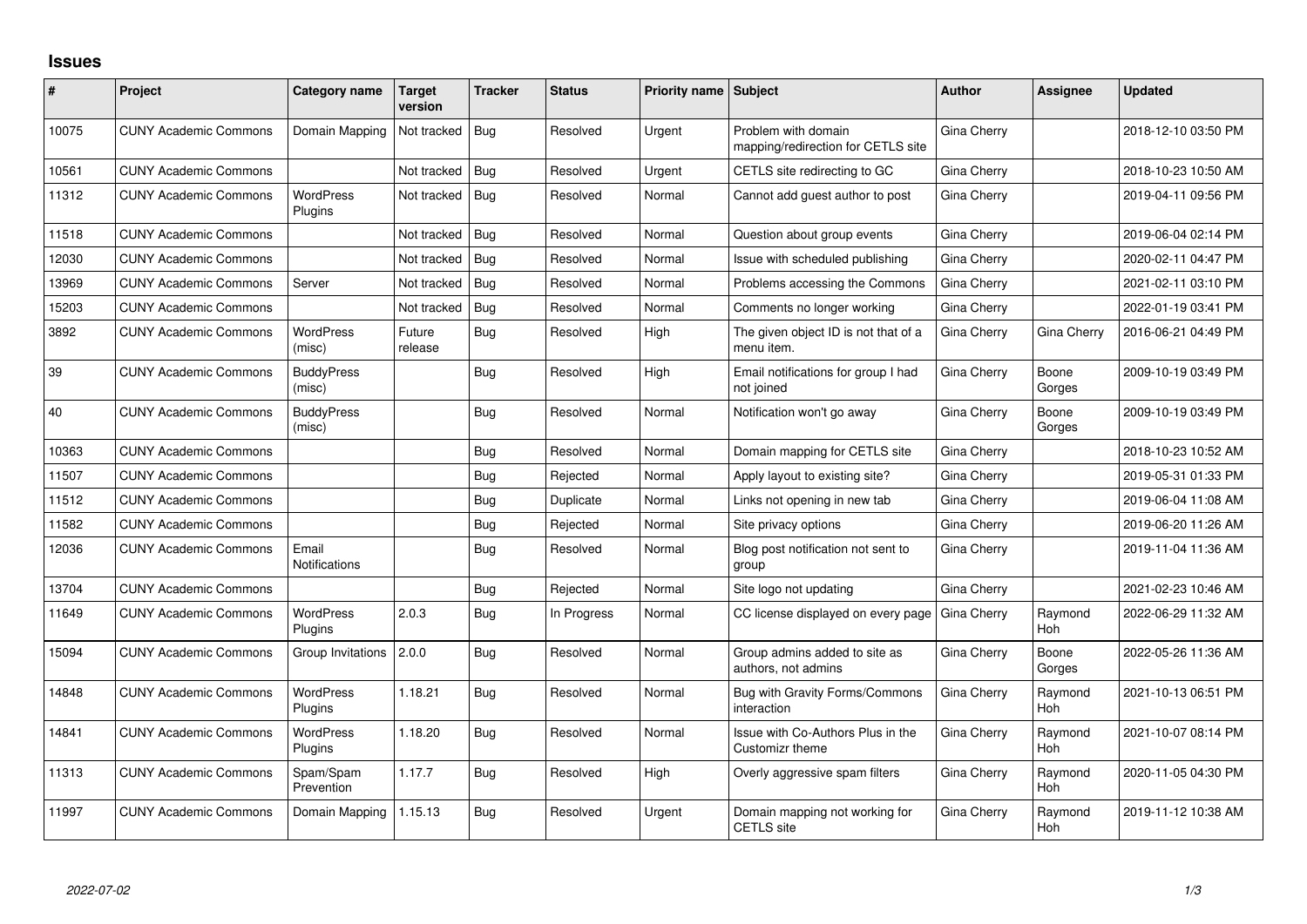| ∦     | Project                      | Category name                 | <b>Target</b><br>version | <b>Tracker</b> | <b>Status</b> | <b>Priority name Subject</b> |                                                                              | <b>Author</b>      | Assignee        | <b>Updated</b>      |
|-------|------------------------------|-------------------------------|--------------------------|----------------|---------------|------------------------------|------------------------------------------------------------------------------|--------------------|-----------------|---------------------|
| 12003 | <b>CUNY Academic Commons</b> |                               | 1.15.13                  | Bug            | Resolved      | Normal                       | <b>Editing events using Events</b><br>Manager plugin                         | Gina Cherry        |                 | 2019-10-22 04:39 PM |
| 11927 | <b>CUNY Academic Commons</b> |                               | 1.15.11                  | Bug            | Resolved      | Normal                       | WP editor backups                                                            | Gina Cherry        |                 | 2019-10-08 11:22 AM |
| 11488 | <b>CUNY Academic Commons</b> | <b>WordPress</b><br>Plugins   | 1.15.8                   | <b>Bug</b>     | Resolved      | Normal                       | Co-authors plus plug-in                                                      | Gina Cherry        | Raymond<br>Hoh  | 2019-08-27 11:36 AM |
| 11513 | <b>CUNY Academic Commons</b> | Email<br><b>Notifications</b> | 1.15.4                   | Bug            | Resolved      | Normal                       | Extra group notification                                                     | Gina Cherry        | Raymond<br>Hoh  | 2019-06-25 04:22 PM |
| 11441 | <b>CUNY Academic Commons</b> | Reply By Email                | 1.15.3                   | Bug            | Resolved      | Normal                       | Blog/group comments                                                          | Gina Cherry        | Raymond<br>Hoh  | 2019-06-11 11:05 AM |
| 11501 | <b>CUNY Academic Commons</b> |                               | 1.15.3                   | Bug            | Resolved      | Normal                       | Error message when editing post                                              | Gina Cherry        |                 | 2019-05-31 10:57 AM |
| 11508 | <b>CUNY Academic Commons</b> |                               | 1.15.3                   | Bug            | Resolved      | Normal                       | Bug with "Send to Group"                                                     | Gina Cherry        |                 | 2019-06-11 10:31 AM |
| 11444 | <b>CUNY Academic Commons</b> |                               | 1.15.1                   | Bug            | Resolved      | Normal                       | New site settings not saved                                                  | Gina Cherry        |                 | 2019-05-14 11:15 AM |
| 11398 | <b>CUNY Academic Commons</b> | Email<br><b>Notifications</b> | 1.15                     | Bug            | Resolved      | Normal                       | Blog post notification emails are not<br>formatted                           | Gina Cherry        | Raymond<br>Hoh  | 2019-05-07 03:22 PM |
| 11160 | <b>CUNY Academic Commons</b> | Email<br>Notifications        | 1.14.8                   | Bug            | Resolved      | Normal                       | Return of duplicate email<br>notifactions for blog comments                  | Gina Cherry        | Raymond<br>Hoh  | 2019-02-27 12:33 AM |
| 10800 | <b>CUNY Academic Commons</b> | Email<br><b>Notifications</b> | 1.14.3                   | Bug            | Resolved      | Normal                       | Duplicate email notifications on blog<br>comments                            | <b>Gina Cherry</b> | Raymond<br>Hoh  | 2019-02-13 06:05 PM |
| 10645 | <b>CUNY Academic Commons</b> |                               | 1.13.13                  | Bug            | Resolved      | Normal                       | Facebook link in groups                                                      | Gina Cherry        |                 | 2018-10-31 04:51 PM |
| 9570  | <b>CUNY Academic Commons</b> | <b>WordPress</b><br>Plugins   | 1.12.13                  | Bug            | Resolved      | Normal                       | Guest authors in Co-Authors Plus<br>plug-in not working                      | Gina Cherry        | Boone<br>Gorges | 2018-05-01 06:10 PM |
| 4850  | <b>CUNY Academic Commons</b> | <b>WordPress</b><br>Plugins   | 1.8.16                   | <b>Bug</b>     | Resolved      | Immediate                    | ACERT site is down                                                           | Gina Cherry        | Boone<br>Gorges | 2015-11-05 12:45 PM |
| 11646 | <b>CUNY Academic Commons</b> |                               | Not tracked              | Feature        | Resolved      | Normal                       | Redmine request                                                              | Gina Cherry        |                 | 2019-07-23 11:17 AM |
| 14568 | <b>CUNY Academic Commons</b> | <b>WordPress</b><br>Plugins   | 1.18.14                  | Feature        | Resolved      | Normal                       | Plugin request: Gravity Forms<br><b>Advanced Post Creation Add-On</b>        | Gina Cherry        |                 | 2021-07-13 01:18 PM |
| 11451 | <b>CUNY Academic Commons</b> | Group Blogs                   | 1.16                     | Feature        | Resolved      | Normal                       | 'Send to group' checkbox should<br>remain unchecked for saved draft<br>posts | Gina Cherry        | Boone<br>Gorges | 2019-12-04 10:51 AM |
| 11511 | <b>CUNY Academic Commons</b> | <b>WordPress</b><br>Plugins   | 1.15.3                   | Feature        | Resolved      | Normal                       | Plug-in request                                                              | Gina Cherry        |                 | 2019-06-11 11:05 AM |
| 10847 | <b>CUNY Academic Commons</b> | <b>Blogs</b><br>(BuddyPress)  | 1.15                     | Feature        | Resolved      | Normal                       | Select which blog posts are sent to<br>group                                 | Gina Cherry        | Boone<br>Gorges | 2019-04-23 03:54 PM |
| 11311 | <b>CUNY Academic Commons</b> | <b>WordPress</b><br>Plugins   | 1.14.11                  | Feature        | Resolved      | Normal                       | Request for post expiration plug-in                                          | Gina Cherry        | Raymond<br>Hoh  | 2019-04-15 10:47 AM |
| 8389  | <b>CUNY Academic Commons</b> | WordPress<br>Plugins          | 1.11.6                   | Feature        | Resolved      | Normal                       | Gravity Forms + Custom Post Types<br>plug-in                                 | Gina Cherry        | Boone<br>Gorges | 2017-07-06 08:09 PM |